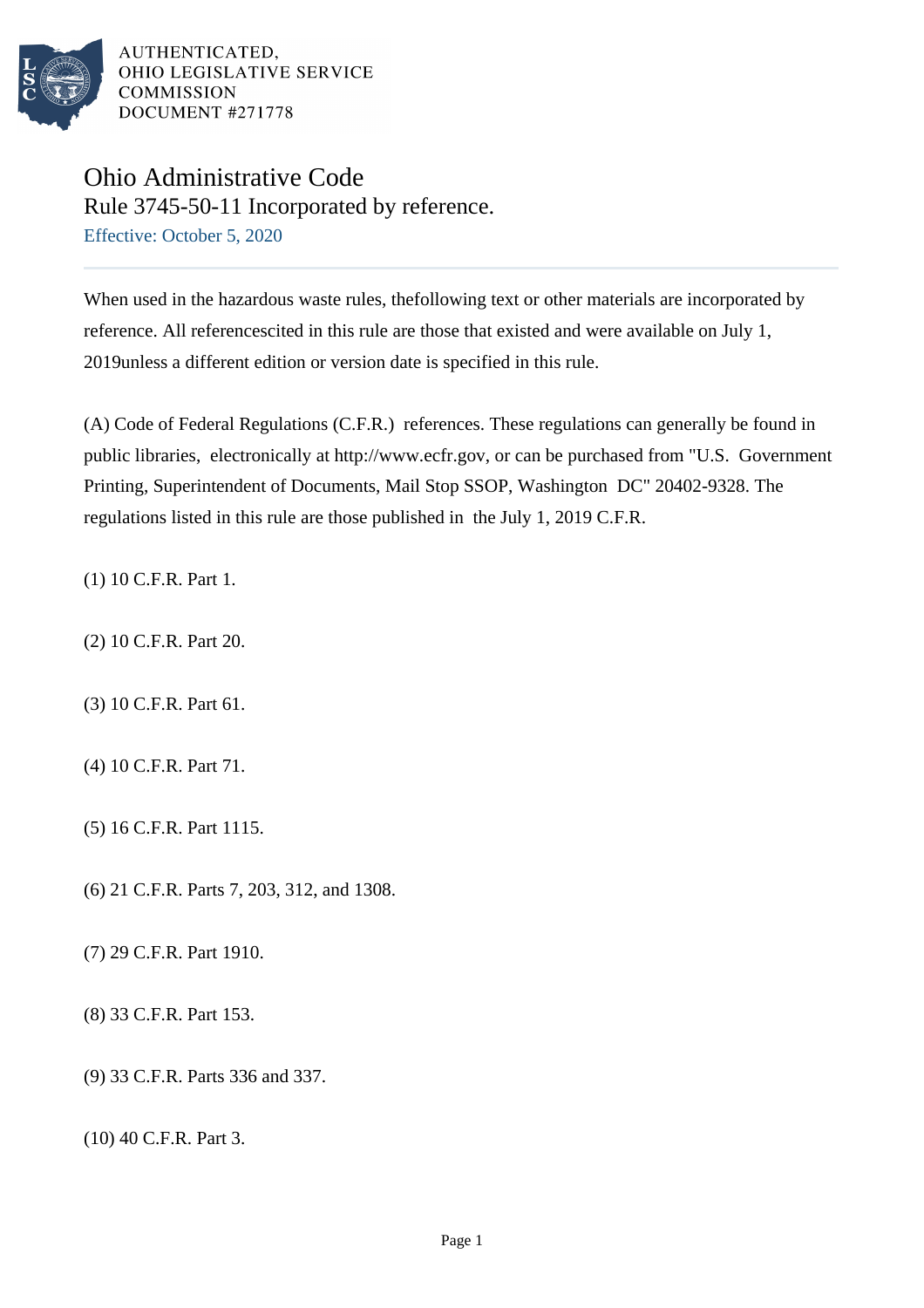

 $(11)$  40 C.F.R. Parts 51 and 52.

 $(12)$  40 C.F.R. Parts 60, 61, 62, and 63, except as otherwise specifically described in the hazardous waste rules.

(13) 40 C.F.R. Part 112.

- (14) 40 C.F.R. Parts 122 and 124.
- (15) 40 C.F.R. Parts 144, 146, and 148.
- (16) 40 C.F.R. Part 232.
- (17) 40 C.F.R. Parts 257 and 258.
- (18) 40 C.F.R. Parts 260 to 279.
- (19) 40 C.F.R. Part 302.
- (20) 40 C.F.R. Part 403.
- (21) 40 C.F.R. Part 761.
- (22) 49 C.F.R. Parts 100 to 185.

(B) Federal statute references. These laws can generally be found in public libraries, or electronically at the "Library of Congress" at https://www.loc.gov/ using the "Library Catalog" search selection. The federal laws listed in this rule are those versions of the laws amended through July 1, 2019.

(1) The Act of August 18, 1970, 84 Stat. 825, 16 U.S.C.A. 1a-5.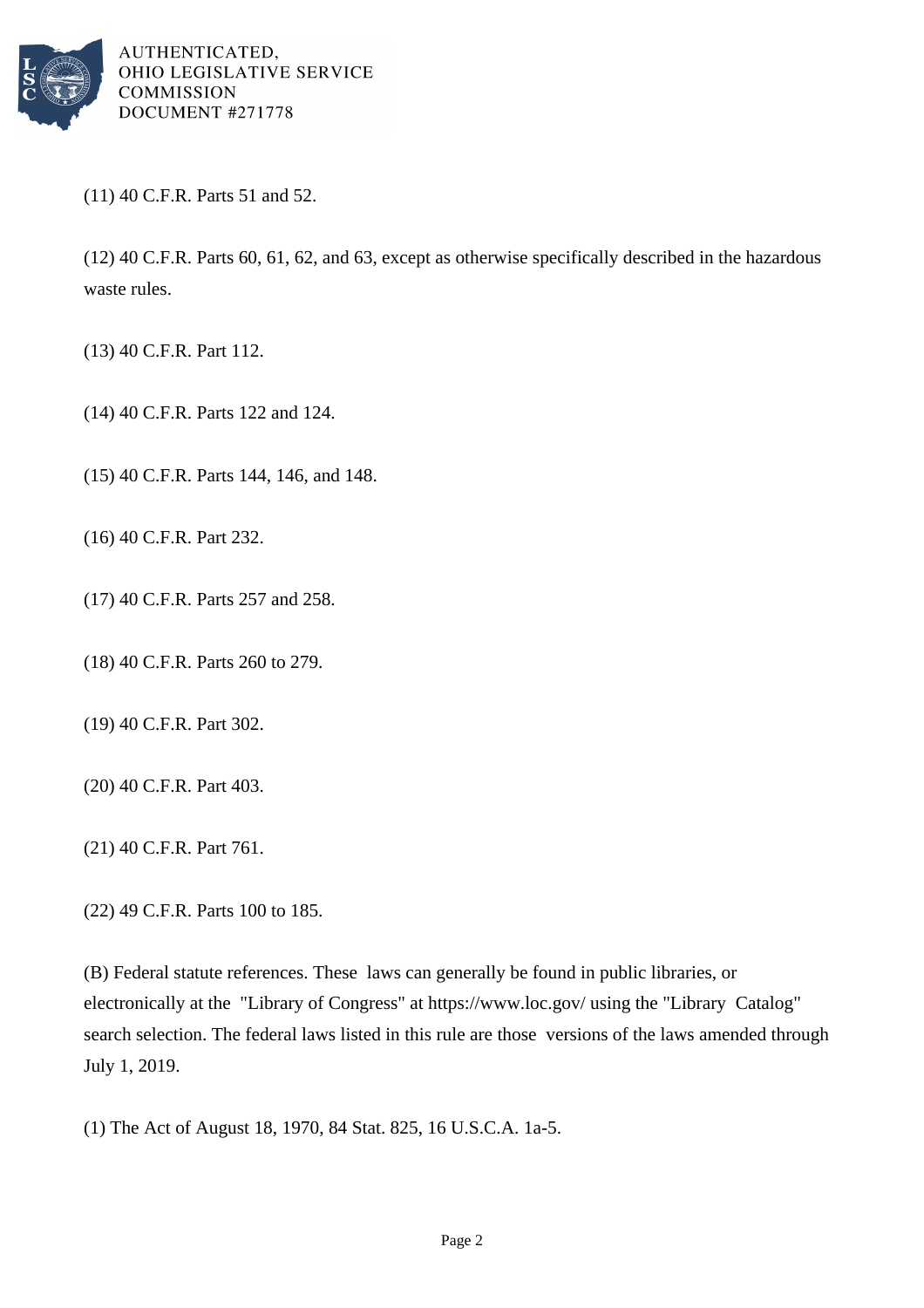

(2) Atomic Energy Act of 1954, 42 U.S.C. 2011.

(3) "Chemical and Biological Warfare Program, Destruction of Existing Stockpile of Lethal Chemical Agents and Munitions," 50 U.S.C. 1521.

(4) Clean Air Act, 42 U.S.C. 7401.

(5) Comprehensive Environmental Response, Compensation, and Liability Act of 1980 (CERCLA), 42 U.S.C. 9601.

(6) Federal Food, Drug, and Cosmetic Act, 21 U.S.C. 301.

(7) Federal Insecticide, Fungicide, and Rodenticide Act, 7 U.S.C. 136.

(8) Federal Tax Code, 26 U.S.C. 501(c)(3).

(9) Federal Water Pollution Control Act, Clean Water Act of 1977, or Water Pollution Control Act Amendments of 1972, 33 U.S.C. 1251.

(10) Investment Company Act of 1940, 15 U.S.C. 80a-1.

(11) Marine Protection, Research, and Sanctuaries Act of 1972, 33 U.S.C. 1401.

(12) Occcupational Safety and Health Act of 1970, 29 U.S.C. 661.

(13) Resource Conservation and Recovery Act of 1976 (RCRA) or Solid Waste Disposal Act, 42 U.S.C. 6901.

(14) Safe Drinking Water Act, 42 U.S.C. 300f.

(15) Toxic Substances Control Act, 15 U.S.C. 2601.

(16) U.S.C. Title 11 (bankruptcy).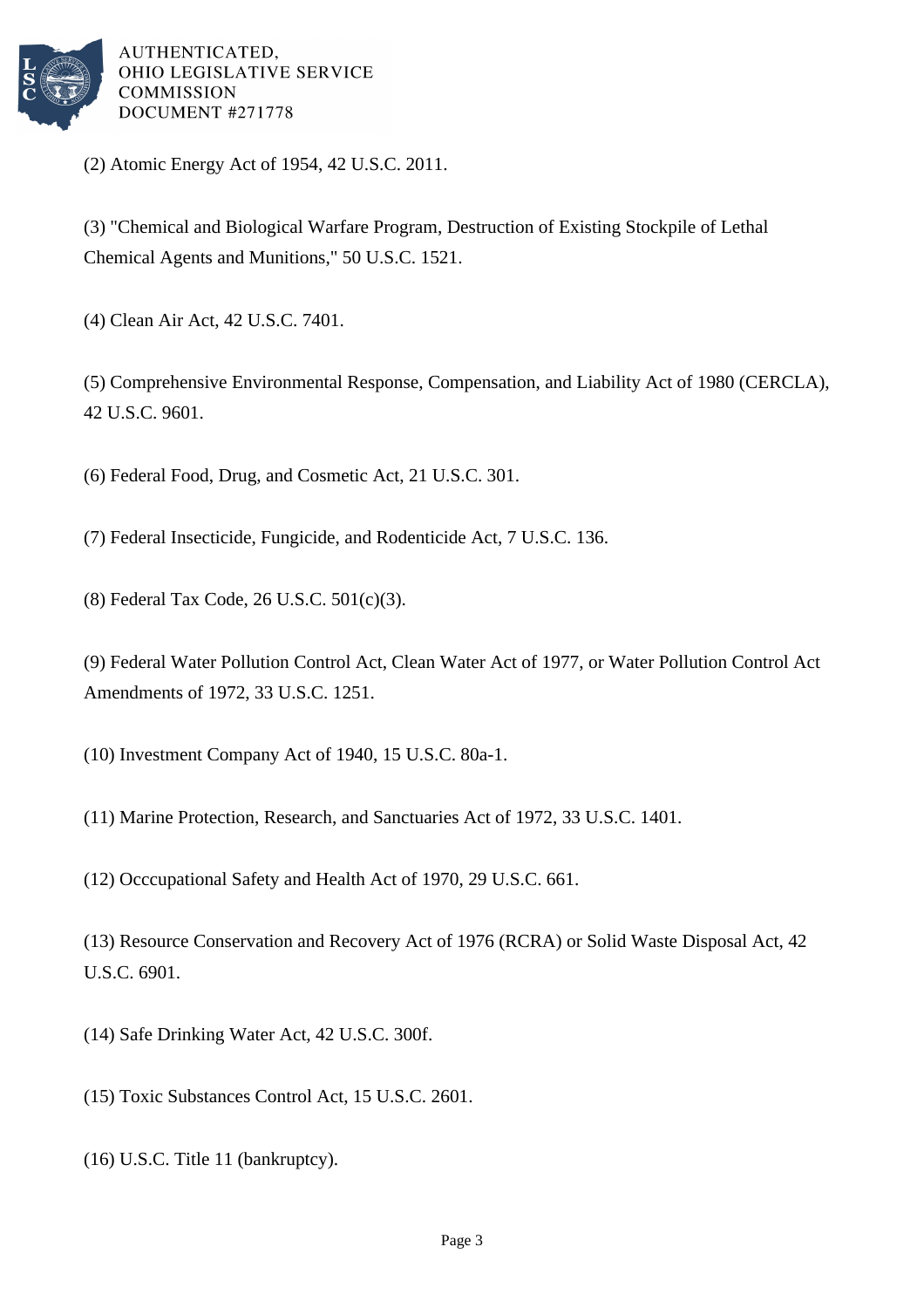

(17) U.S. Constitution.

(C) Government literature. The availability of these documents is provided with each paragraph.

- (1) U.S. department of defense documents, available at www.dtic.mil.
- (a) DD form 1348- requisition tracking form.
- (b) DD form 1907- signature and tally record.
- (c) DD form 626- motor vehicle inspection report.
- (d) DD form 836- special instructions for motor vehicle drivers.
- (e) DOD 6055.9-STD- ammunition and explosive safety standards.
- (2) U.S. department of transportation (DOT) shipping requirements are available at www.phmsa.dot.gov/phmsa-regulations.

(3) U.S. department of the treasury document: "Circular 570" is published in the Federal Register annually on July first; interim changes in the circular are also published in the Federal Register. "Circular 570" is available on the treasury department's website at www.fiscal.treasury.gov/suretybonds/circular-570.html.

(4) U.S. EPA technical documents. These documents are generally available in libraries. Documents listed in this paragraph without an address can be ordered by calling 800/490-9198. These documents may also be obtained by writing to "U.S. EPA/NSCEP, P.O. Box 42419, Cincinnati, OH" 45242- 0419. Documents listed in this paragraph with an address may also be obtained at that address. Many of these documents can also be obtained via online ordering at www.epa.gov/nscep. Some documents listed in this paragraph may be available for purchase, not free of charge.

(a) "APTI Course 415: Control of Gaseous Emissions," EPA-450/2-81-005, December 1981.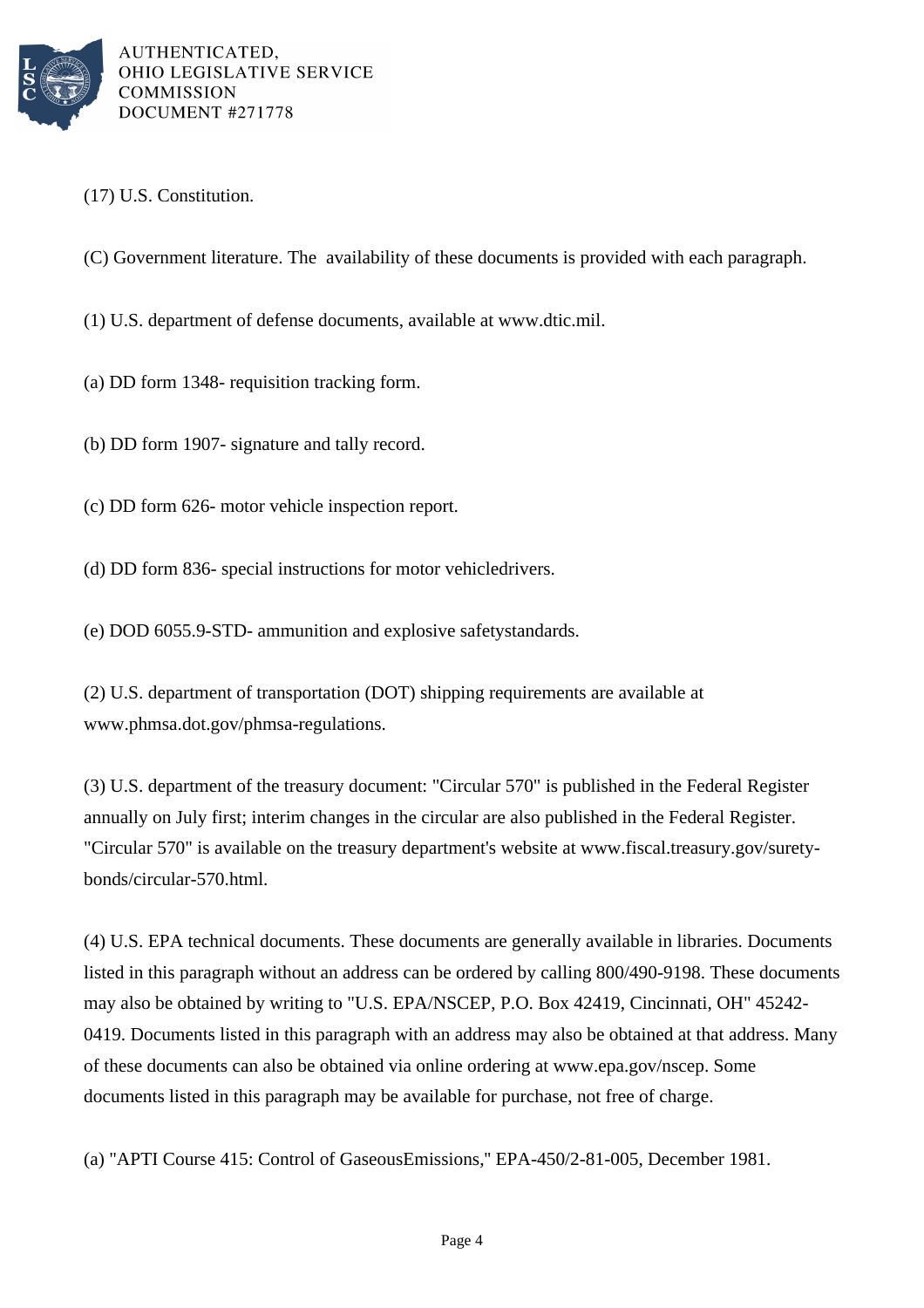

(b) "Field Evaluation of Carbon Monoxide and Hydrogen Sulfide Continuous Emission Monitors at an Oil Refinery," Ferguson, B.B., R.E. Lester, and W.J. Mitchell, August 1982, EPA-600/4-82-054, available at www.epa.gov/nscip.

(c) U.S. EPA form 8700-22, part of the "Uniform Hazardous Waste Manifest" and instructions, are available in the appendix to 40 C.F.R. Part 262 at www.epa.gov at the approved registered printers selection.

(d) U.S. EPA form 8700-22A, part of the "Uniform Hazardous Waste Manifest" and instructions, are available in the appendix to 40 C.F.R. Part 262 at www.epa.gov at the approved registered printers selection.

(e) U.S. EPA form  $8700-23$ , the "Part A" permit application form, is available at www.epa/gov/osw/inforesources/data/form8700/forms.htm.

(f) "Gaseous Continuous Emissions Monitoring Systems-Performance Specification Guidelines for  $SO_2$ , NO<sub>X</sub>,  $CO_2$ , O<sub>2</sub>, and TRS," October 1982, EPA-450/3-82-026, available from www.epa.gov/nscep.

(g) "Gasoline Vapor Emission Laboratory Evaluation-Part 2," August 1975, EMB report No. 76- GAS-6, available from "U.S. EPA OAQPS, Research Triangle Park, NC" 27711.

(h) "Guidance on Metals and Hydrogen Chloride Controls for Hazardous Waste Incinerators, Volume IV of the Hazardous Waste Incineration Guidance Series," August 1989, available from www.epa.gov/nscep.

(i) "Guideline on Air Quality Models (revised)," July 1986, EPA-450/2-78-027R, available from www.epa.gov/nscep.

(j) "Handbook: Continuous Air Pollution Source Monitoring Systems," Jahnke, James A. and G.J. Aldina, June 1979, EPA-625/6-79-005, available from www.epa.gov/nscep.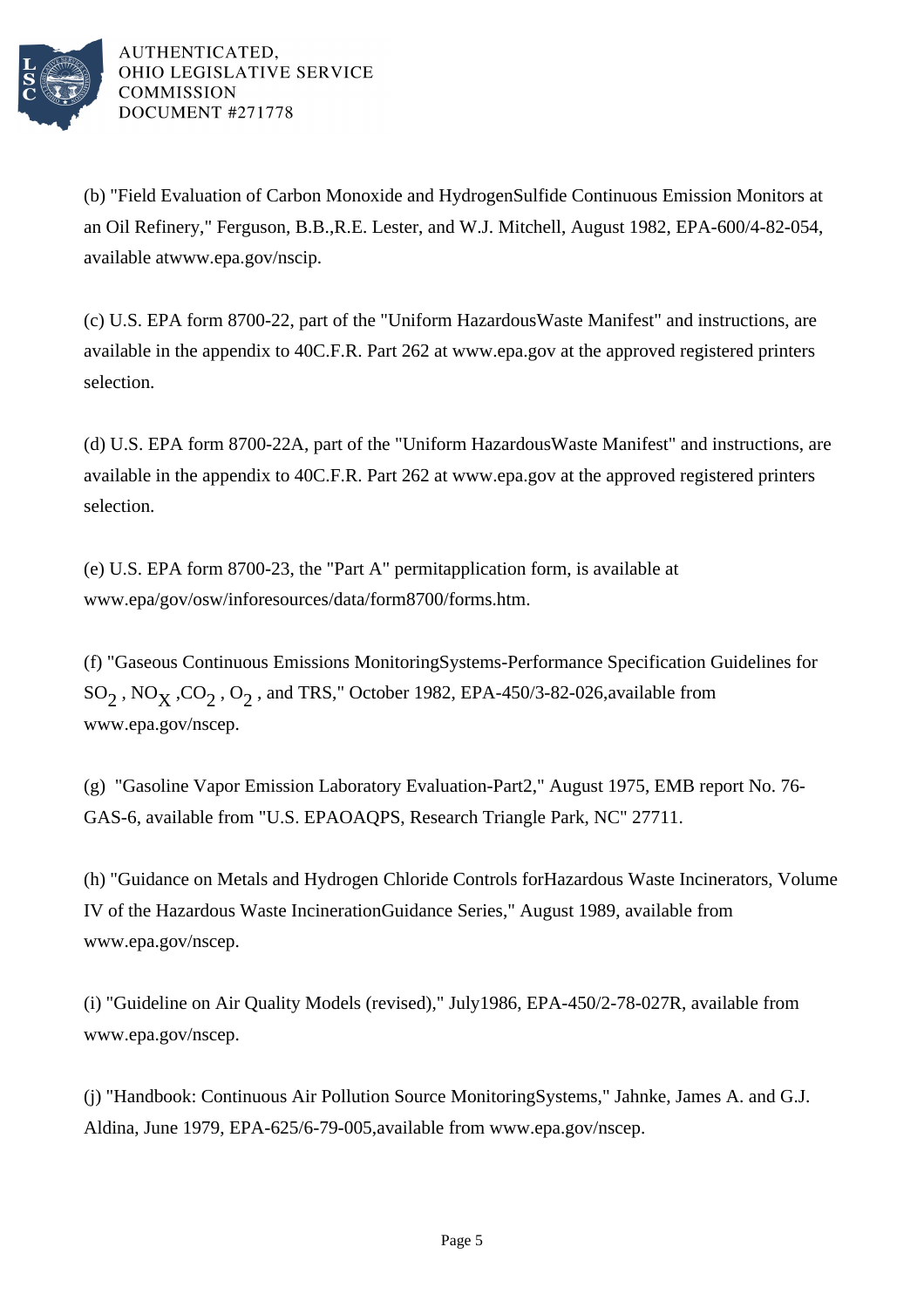

(k) "Interim Procedures for Estimating Risks Associated with Exposures to Mixtures of Chlorinated Dibenzo-p-dioxins and Dibenzofurans (CDDs and CDFs)," March, 1989 update, EPA-625/3-89/016, available from www.epa.gov/nscep.

(l) "U.S. EPA Manual for SEA (Special Environmental Area) Requirements."

(m) "Measurement of Volatile Organic Compounds-Guideline Series," June 1978, EPA-450/2-78-041, available from www.epa.gov/nscep.

(n) "Method 1664, n-Hexane Extractable Material (HEM; Oil and Grease) and Silica Gel Treated n-Hexane Extractable Material (SGT-HEM; Non-polar Material) by Extraction and Gravimetry," available from www.epa.gov.

(i) Revision A, EPA-821-R-98-002, February 1999.

(ii) Revision B, EPA-821-R-10-001, February 2010.

(o) "Performance Test Results and Comparative Data for Designated Reference Methods for Carbon Monoxide," Michie, Raymond, M. Jr., et. al., September 1982, EPA-600/S4-83-013, available from www.epa.gov/nscep.

(p) "Quality Assurance Handbook for Air Pollution Measurement Systems: Volume I. Principles," December 1984, EPA-600/9-76-006, available from www.epa.gov/nscep.

(q) "Screening Procedures for Estimating the Air Quality Impact of Stationary Sources, Revised," October 1992, EPA-450/R-92-019, available from www.epa.gov.

(r) "Test Methods for Evaluating Solid Waste, Physical/Chemical Methods, U.S. EPA publication SW-846 [third edition (November 1986), as amended by "Update I" through "Update IV" is available from the "National Technical Information Service, U.S. Department of Commerce, 5301 Shawnee Road, Alexandria, VA," 22312 or at https://www.epa.gov/hw-sw846/sw-846-compendium.

The following methods as published in the test methods compendium known as "Test Methods for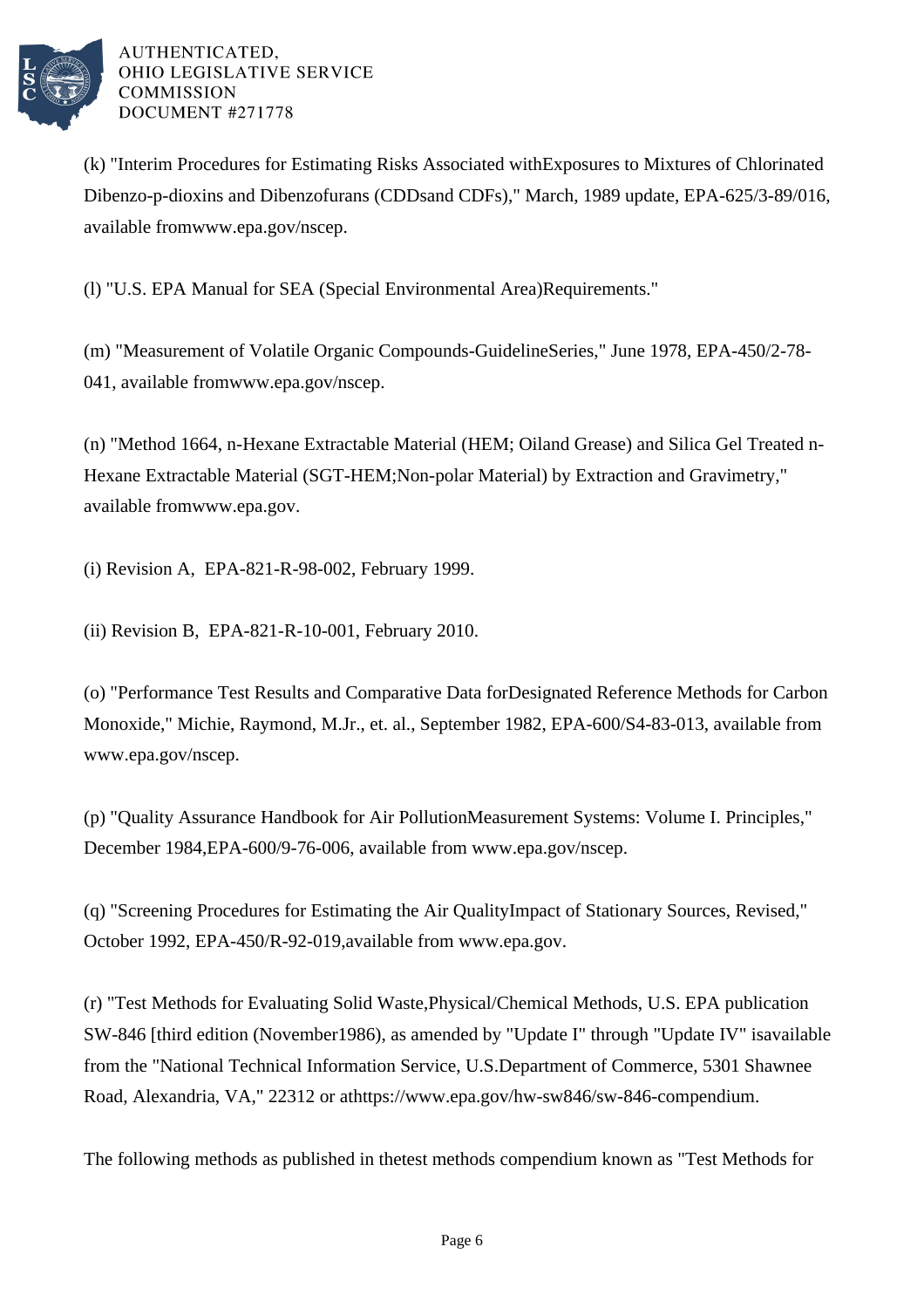

Evaluating Solid Waste, Physical/Chemical Methods," U.S. EPA publication SW-846, and are available for purchase from the "National Technical Information Service, 5285 Port Royal Road, Springfield, VA" 22161. A suffix of "A" in the method number indicates revision one (the method has been revised once). A suffix of "B" in the method number indicates revision two (the method has been revised twice). A suffix of "C" in the method number indicates revision three (the method has been revised three times). A suffix of "D" in the method number indicates revision four (the method has been revised four times):

- (i) Method 0010, dated September 1986 and in the basic manual.
- (ii) Method 0020, dated September 1986 and in the basic manual.
- (iii) Method 0030, dated September 1986 and in the basic manual.
- (iv) Method 1320, dated September 1986 and in the basic manual.
- (v) Method 1311, dated September 1992 and in "Update I."
- (vi) Method 1330A, dated July 1992 and in "Update I."
- (vii) Method 1312 dated September 1994 and in "Update II."
- (viii) Method 0011, dated December 1996 and in "Update III."
- (ix) Method 0023A, dated December 1996 and in "Update III."
- (x) Method 0031, dated December 1996 and in "Update III."
- (xi) Method 0040, dated December 1996 and in "Update III."
- (xii) Method 0050, dated December 1996 and in "Update III."
- (xiii) Method 0051, dated December 1996 and in "Update III."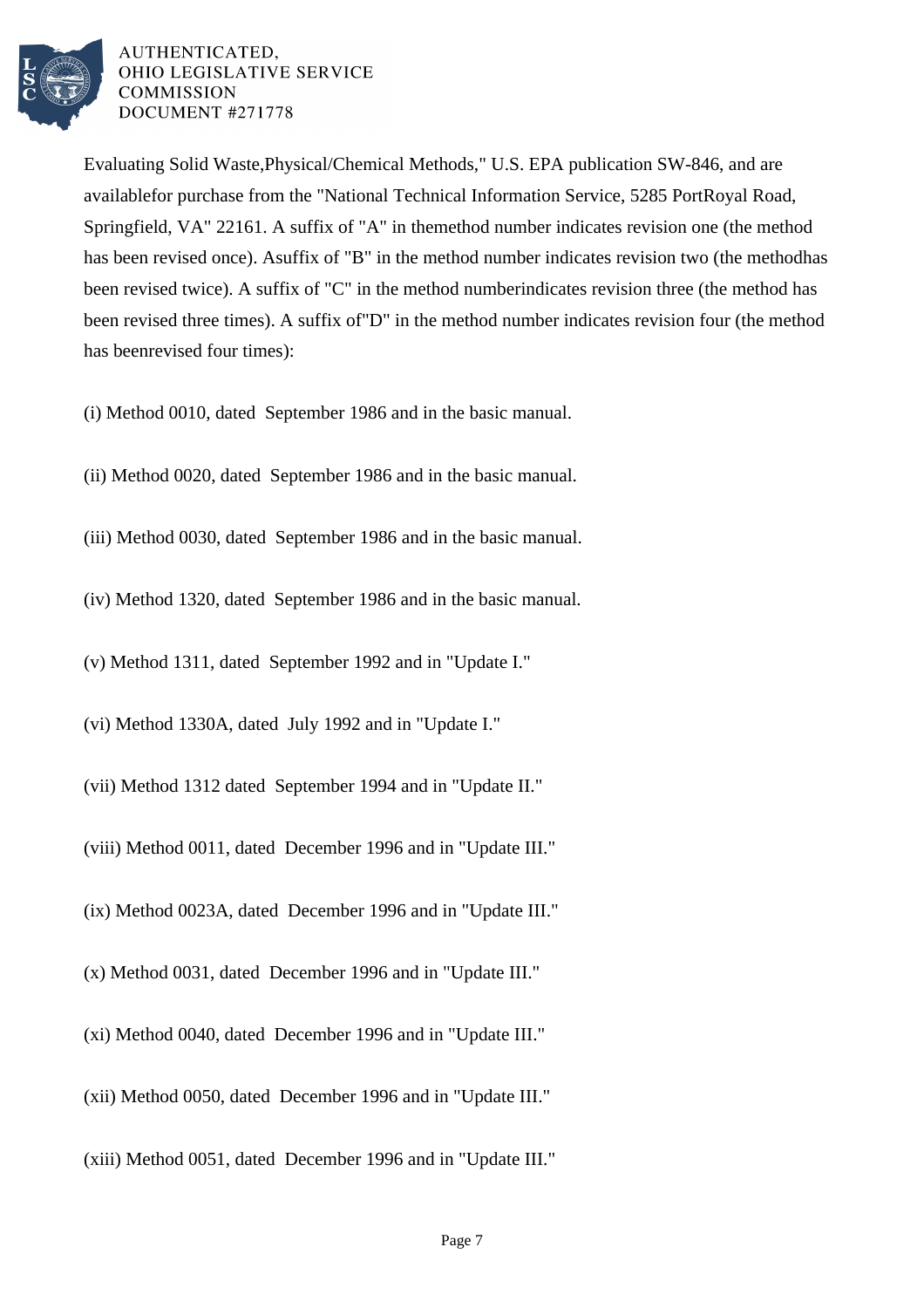

(xiv) Method 0060, dated December 1996 and in "Update III."

(xv) Method 0061, dated December 1996 and in "Update III."

(xvi) Method 9071B, dated April 1998 and in "Update IIIA."

(xvii) Method 1010A, dated November 2004 and in "Update IIIB."

(xviii) Method 1020B, dated November 2004 and in "Update IIIB."

(xix) Method 1110A, dated November 2004 and in "Update IIIB."

(xx) Method 1310B, dated November 2004 and in "Update IIIB."

(xxi) Method 9010C, dated November 2004 and in "Update IIIB."

(xxii) Method 9012B, dated November 2004 and in "Update IIIB."

(xxiii) Method 9040C, dated November 2004 and in "Update IIIB."

(xxiv) Method 9045D, dated November 2004 and in "Update IIIB."

(xxv) Method 9060A, dated November 2004 and in "Update IIIB."

(xxvi) Method 9070A, dated November 2004 and in "Update IIIB."

(xxvii) Method 9095B, dated November 2004 and in "Update IIIB."

(s) "Traceability Protocol for Establishing True Concentrations of Gases Used for Calibration and Audits of Continuous Source Emission Monitors (Protocol No. 1)," June 1978, available from www.epa.gov/nscep.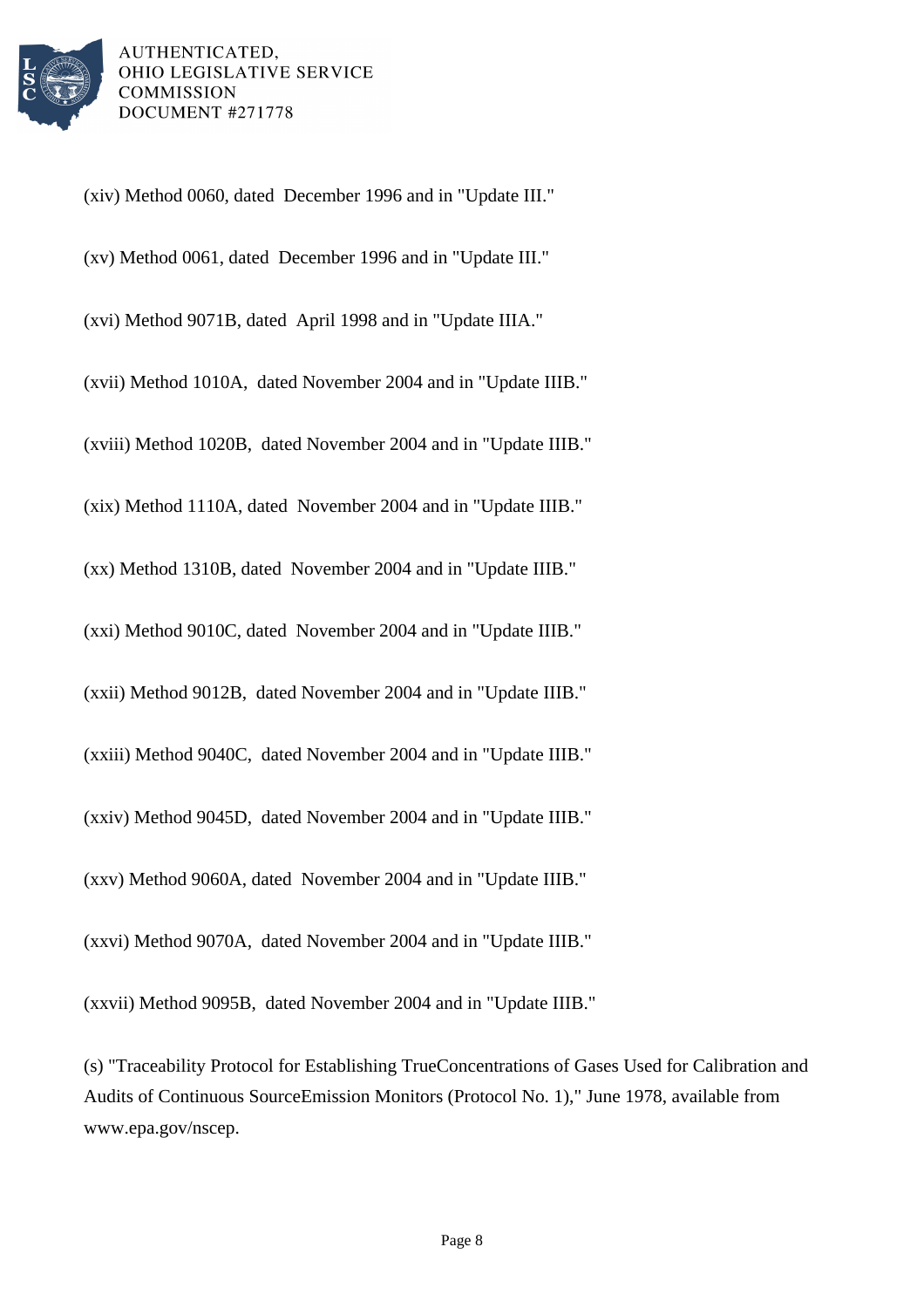

(5) U.S. natural resources conservation service information regarding soils and soil particle size is available at https://www.nrcs.usda.gov/wps/portal/nrcs/main/soils/survey/class/.

(6) Occupational safety and health (OSHA) exposure levels to mercury are available at www.osha.gov/SLTC/mercury/standards.html.

(7) Ohio EPA documents.

(a) These forms are portions of the hazardous waste biennial report, and are in the "Hazardous Waste Biennial Report Instructions" available at http://www.epa.ohio.gov/Portals/32/annualreport/HWAR\_Instructions.pdf:

(i) Ohio EPA form EPA 9027.

- (ii) Ohio EPA form EPA 9028.
- (iii) Ohio EPA form EPA 9029.

(b) This document is available at http://www.epa.ohio.gov/ddagw: "Technical Manual for Hydrogeologic Investigations and Ground Water Monitoring."

(8) U.S. postal service (USPS) shipping requirements are available at http://www.usps.com.

(9) GSA standard form 1103- government bill of lading. Federal employees can order this form at www.gsa.gov/forms-library/u-s-government-bill-lading.

(D) Private publications. These publications are generally available at libraries.

(1) "An Analysis of Variance Test for Normality (complete samples)," Shapiro, S.S. and Wilk, M.B. (1965), "Biometrika," 52, 591-611.

(2) "Correlation of Land Use and Cover with Meteorological Anomalies," "Journal of Applied Meteorology," pp. 636-643, 1978.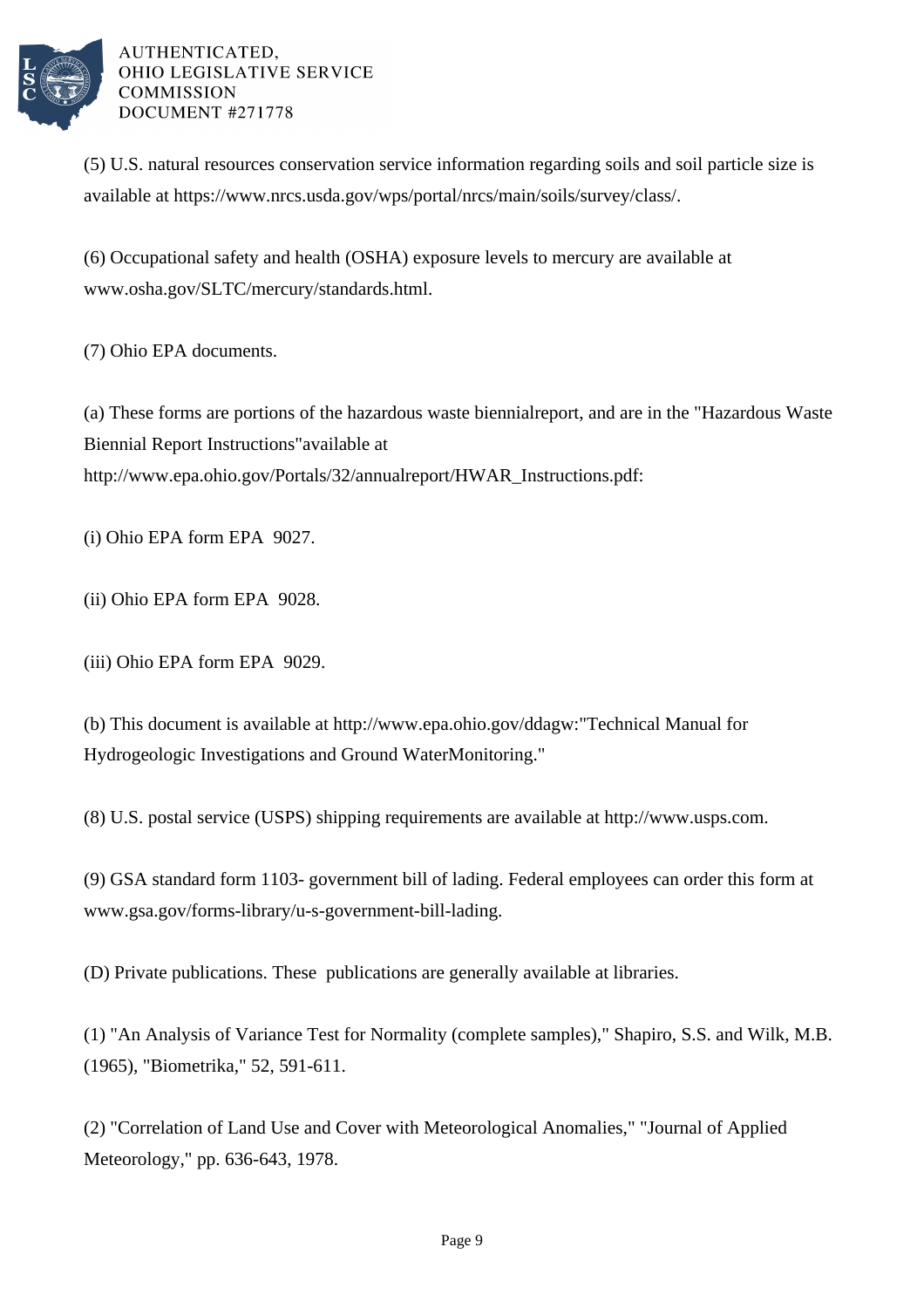

(3) "Fate of Metals in Waste Combustion Systems," Barton, R.G., W.D. Clark, and W.R. Seeker. (1990). "Combustion Science and Technology," 74, 1-6, p. 327.

(4) "Statistical Concepts and Methods," Bhattacharyya, G.K. and R.A. Johnson (1977), John Wiley and sons, New York.

(5) "The Partitioning of Metals in Rotary Kiln Incineration," Carroll, G.J., R.C. Thurnau, R.E. Maurnighan, L.R. Waterland, J.W. Lee, and D.J. Fournier. "Proceedings of the Third International Conference on New Frontiers for Hazardous Waste Management." NTIS document number EPA-600/9-89/072, p. 555 (1989).

(6) Available from the "American National Standards Institute (ANSI), 25 West 43rd Street, New York, NY" 10036 or 212/642-4900, or www.ansi.org:

(a) "Petroleum Refining System," ANSI standard B31.3.

(b) "Liquid Petroleum Transportation Piping System," ANSI standard B31.4.

(7) Available for purchase from the "American Petroleum Institute (API), 1220 L Street, Northwest, Washington, DC" 20005 or https://global.ihs.com/individual standards.cfm?&rid=Z56&mid=5280:

(a) "Cathodic Protection of Underground Petroleum Storage Tanks and Piping Systems," API publication 1632.

(b) "Evaporative Loss from External Floating-Roof Tanks," API publication 2517, third edition, February 1989.

(c) "Guide for Inspection of Refinery Equipment," 4th edition, 1981.

(d) "Installation of Underground Petroleum Storage Systems," API publication 1615, November 1979.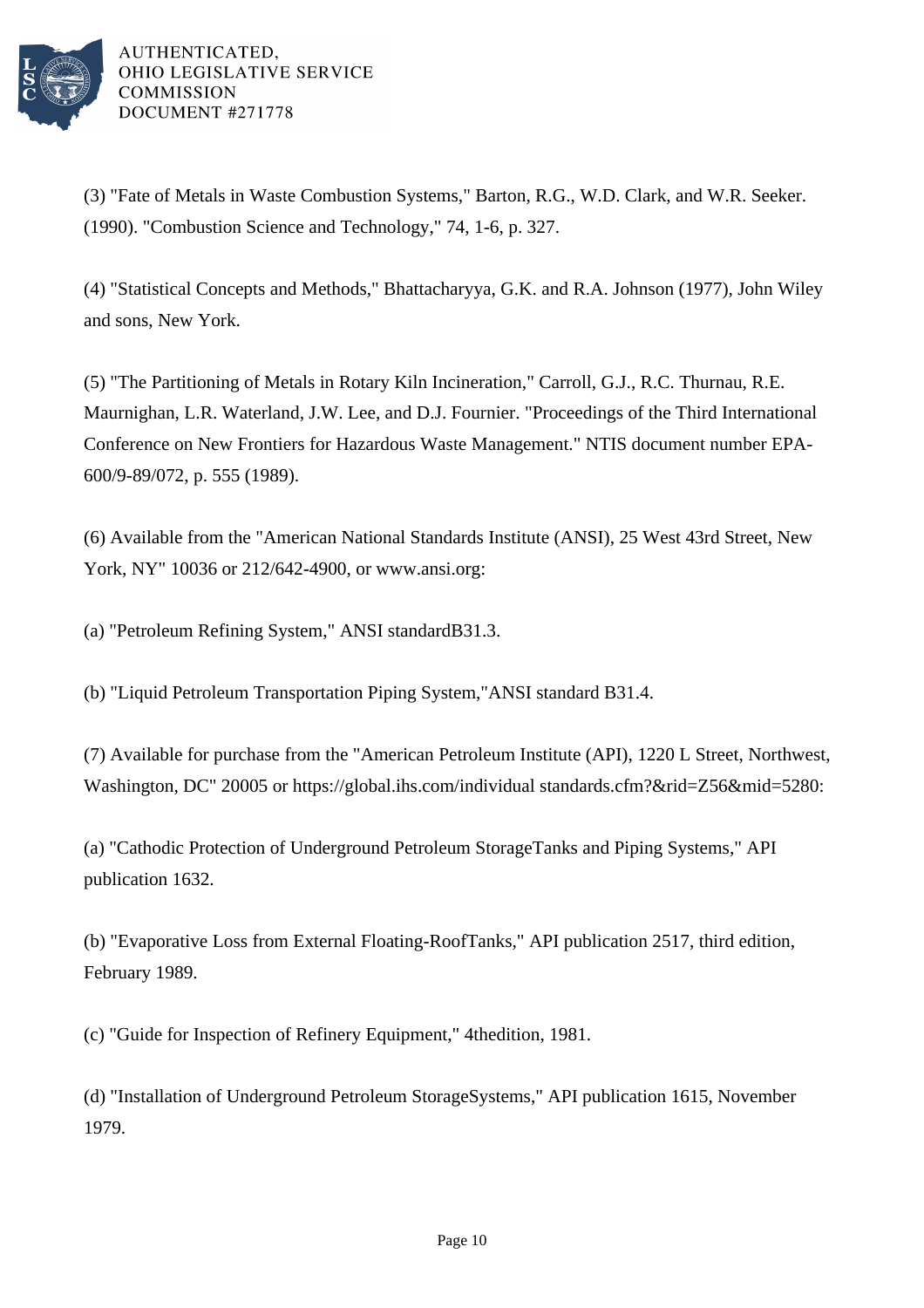

(8) "American Society for Testing and Materials" (ASTM) methods referenced in the hazardous waste rules are generally available in public libraries or are available from "ASTM International, 100 Barr Harbor Drive, P.O. Box C700, West Conshohocken, PA" 19428-2959, at 610/832-9555, or at ASTM.org.

(a) The following methods may be available for purchase at the ASTM web site. Some of the methods may be no longer available on the web site and may be found in libraries:

(i) "ASTM Standard Method for Analysis of Reformed Gas by Gas Chromatography," ASTM standard D1946-90(2011), approved in 1990 and reapproved in 2011.

(ii) "ASTM Standard Practice for Determining Resistance of Synthetic Polymer Materials to Fungi," ASTM method G21-70(1984a)

(iii) "ASTM Standard Practice for Determining Resistance of Plastics to Bacteria," ASTM method G22-76(1996).

(iv) "ASTM Standard Practice for Packed Column Gas Chromatography," ASTM standard E260- 96(2011, approved in 1996 and reapproved in 2011.)

(v) "ASTM Standard Practices for General Techniques of Infrared Quantitative Analysis," ASTM standard E-168-06, amended in  $2006$ .

(vi) "ASTM Standard Practices for General Techniques of Ultraviolet-Visible Quantitative Analysis," ASTM standard E169-04(2104), approved in 2004 and reapproved in 2014.

(vii) "ASTM Standard Test Method for Vapor Pressure- Temperature Relationship and Initial Decomposition Temperature of Liquids by Isoteniscope," ASTM standard D2879-10, amended in 2010.

(viii) "ASTM Standard Test Methods for Flash Point by Pensky-Martens Closed Cup Tester," ASTM standard D-93-79 or D-93-80.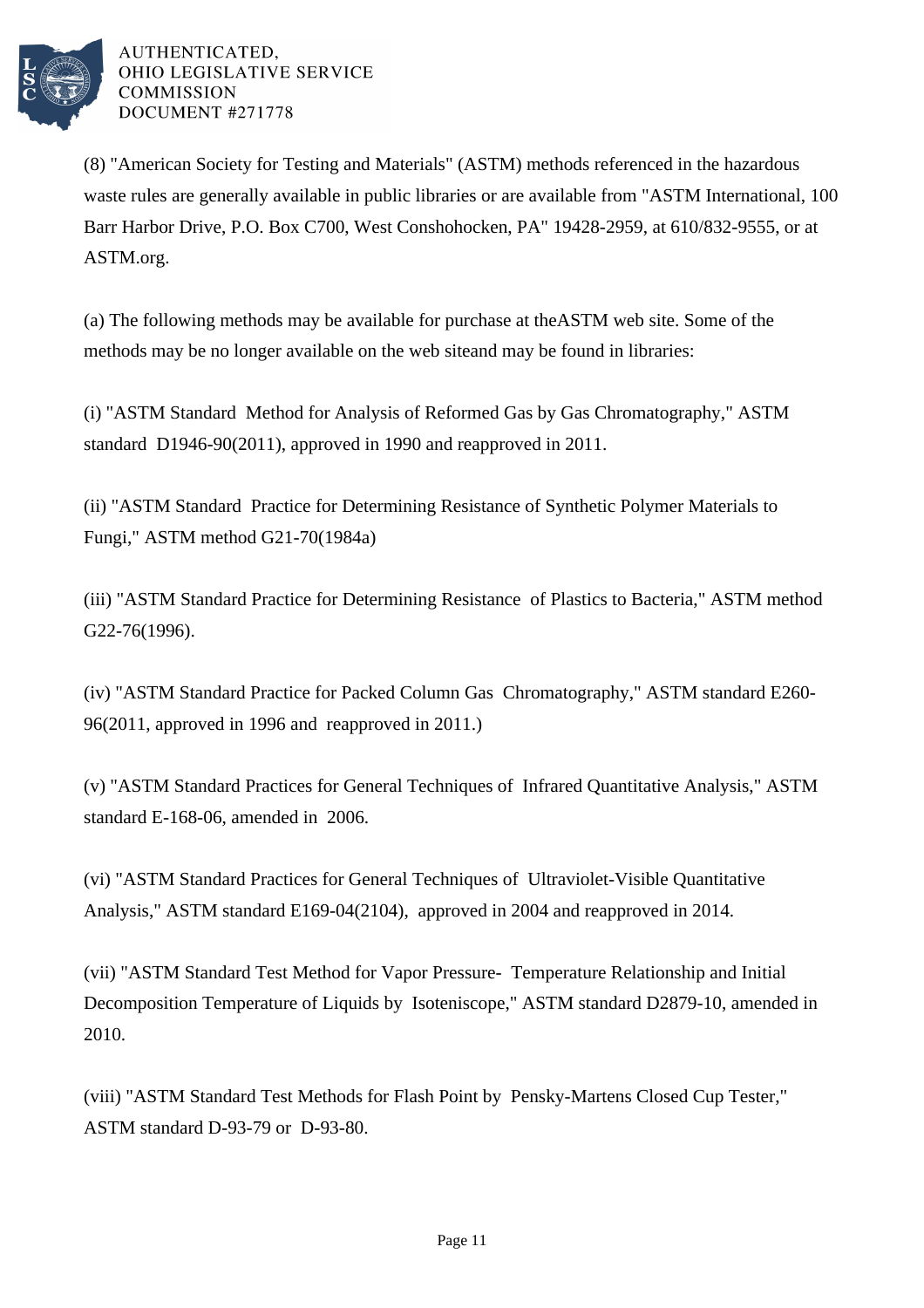

(ix) "ASTM Standard Test Methods for Flash Point of Liquids by Setaflash Closed Cup Tester," ASTM standard D-3278-78.

(x) "ASTM Standard Test Methods for Preparing Refuse-Derived Fuel (RDF) Samples for Analyses of Metals," ASTM standard D926-08(2013), approved in 2008 and reapproved in 2013, test method C-bomb, acid digestion method.

(xi) Representative sampling methods for:

(a) "Standard Guide for Representative Sampling for Management of Waste and Media," ASTM standard D6044-96(2009), approved in 1996 and reapproved in 2009.

(b) "Practice for Sampling Soils and Contaminated Media with Hand Operated Bucket Auger," D6907-2005(2010), approved in 2005 and reapproved in 2010.

(c) Extremely viscous liquid- ASTM standard D140/D140M-14, approved in 2014.

(d) Crushed or powdered material-ASTM standard D346/D346M-11, approved in 2011.

(b) The following older approved equivalent methods are not available from the ASTM web site, but are available in libraries:

(i) "ASTM Standard Test Method for Vapor Pressure of Petroleum Products, ASTM standard D-323.

(ii) Representative sampling methods for:

(a) Soil or rock-like material-ASTM standard D420-69.

(b) Fly ash-like material- ASTM standard D2234-76, approved in 1976.

(c) Extremely viscous liquid- ASTM standard D140-70, approved in 1970.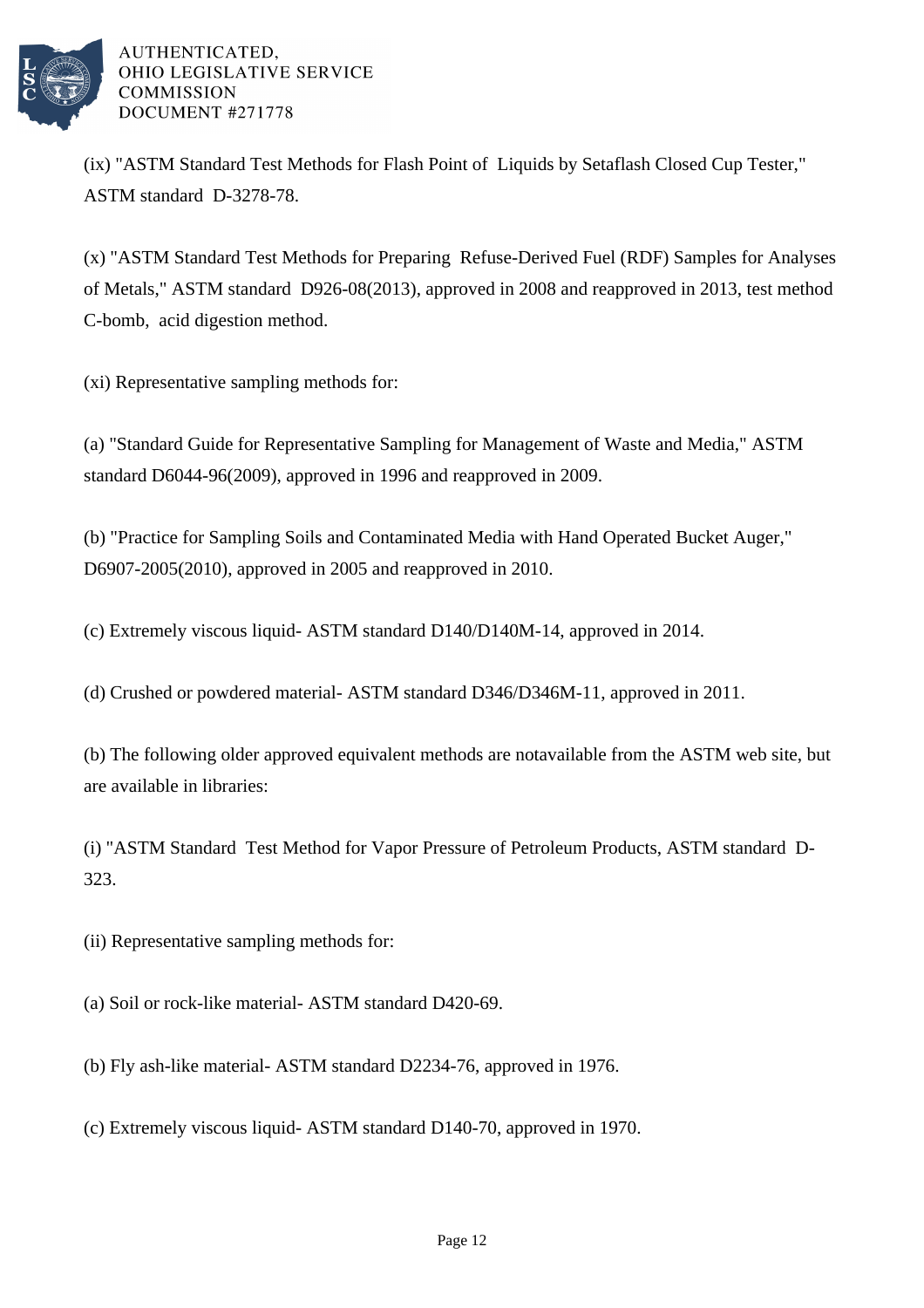

(d) Crushed or powdered material- ASTM Standard D346-75, approved in 1975.

(e) Soil like material- ASTM Standard D1452-65, approved in 1965.

(9) Available from the "National Association of Corrosion Engineers" (NACE) at www.nace.org:

(a) "Recommended Practice (RP-02-85)- Control of External Corrosion on Metallic Buried, Partially Buried, or Submerged Liquid Storage Systems."

(b) [Reserved.]

(10) Available for purchase from the "International Chamber of Commerce," "Uniform Customs and Practices for Documentary Credits" (also known as the "Uniform Commercial Code") at https://2go.iccwbo.org/.

(11) Available for purchase from the "National Fire Protection Association (NFPA), 1 Batterymarch Park, P.O. Box 9101, Quincy, MA" 02269-9101 or www.nfpa.org:

(a) "Flammable and Combustible Liquids Code" NFPA 30 (2018).

(b) "Flammable and Combustible Liquids Code" NFPA 704 (2017).

(12) Available for purchase from the "Organisation for Economic Co-operation and Development, Environment (OECD) Direcorate, 2 rue Andre Pascal, 75775 Paris Cedex 16, France," or at http://www.OECD.org.

(a) "OECD Green List of Wastes" (revised May 1994) as found in appendix 3 to the "OECD Council Decision C(92)39/FINAL (Concerning the Control of Transfrontier Movements of Wastes Destined for Recovery Operations)."

(b) "OECD Amber List of Wastes" (revised May 1993) as found in appendix 4 to the "OECD Council Decision C(92)39/FINAL (Concerning the Control of Transfrontier Movements of Wastes Destined for Recovery Operations)."